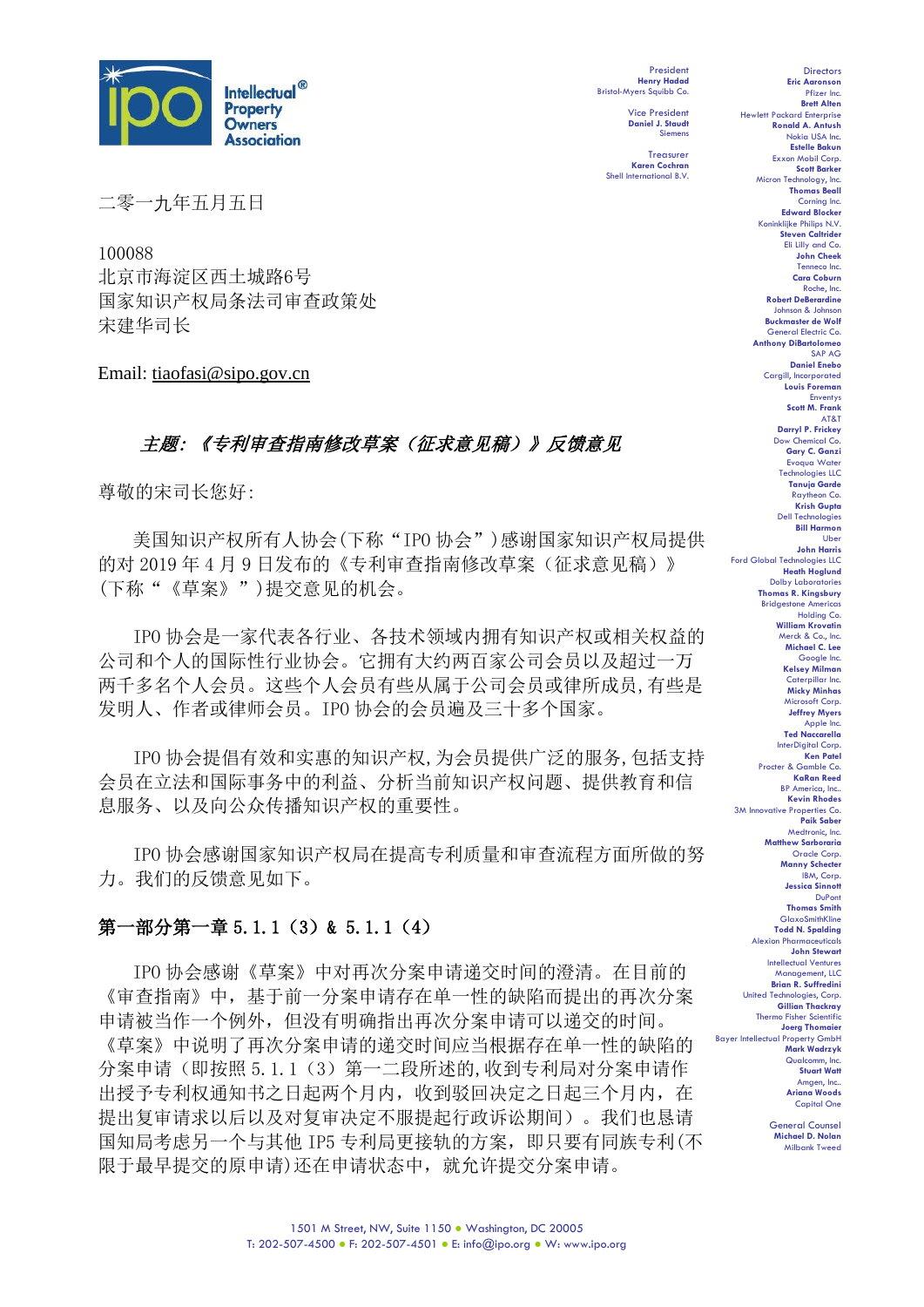我们也很乐于见到对再次分案申请人与前分案申请人(而不一定是目前《审查指南》中所 述的原申请人)一致的澄清。《草案》中提出分案申请人不符合规定的分案申请将被视为 未提出。因为公司申请人常常会因为公司内专利(或申请)权移交或并购等原因发生变化, 而著录项目变更手续需要一定的时间,我们恳请国知局在这一段中加入如下允许补正的规 定:

### 5.1.1(4)分案申请的申请人和发明人

分案申请的申请人应当与提出分案申请时原申请的申请人相同。针对分案申请提 出再次分案申请的申请人应当是该分案申请的申请人。不符合规定的,审查员应当发 出补正通知书,通知申请人补正。期满未补正的,审查员应当发出分案申请视为未提 出通知书。

#### 第一部分第三章第4节

对于第一部分第三章第 4 节的修改, IPO 协会支持 4.4.2 中对于设计要点仅在于图形用户 界面的,将所需要的视图缩减为只需要提交图形用户界面所涉及面的一幅正投影产品视 图。这一修改将保护适当地着重于图形用户界面上,朝着认同图形用户界面设计脱离于对 产品设计的依赖而成为独立的设计类别迈出了一大步。IPO 协会也鼓励国知局允许申请人 不依赖于装置而仅对图形用户界面提出权利要求,或者允许对显示屏幕上的图形用户界面 提出权利要求。

IPO 协会不支持对 4.4.1 and 4.4.3 的修改,即要求设计名称中包括图形用户界面的主 要用途以及在简要说明中清楚说明图形用户界面的用途。我们认为图形用户界面的外观设 计应当主要按照图片来界定保护范围,因为外观设计权利保护的是图形用户界面的美观而 不是功能或用途。此外,额外增加对用途说明的要求会不必要地使得外观设计专利的撰写 和审查以及专利权的界定更加复杂化,对于要求国外(如美国)优先权的申请也会增加很多 不必要的修改工作。

在上述基础上,如果《审查指南》最终被修改为要求对图形用户界面用途的说明,我们督 促国知局将对这些用途说明的使用限制于行政功能(例如用于帮助检索和分类),并表明这 些额外的说明并不限制外观设计权利要求的保护范围。

#### 第二部分第四章 3.2.1.1

确定创造性的三步骤中的第二步是需要确定发明实际解决的技术问题。为了确保审查员不 会无视说明书中的语句或者申请人的回复而随意确定发明的区别特征所实际解决的技术问 题,IPO 协会诚挚地建议对第一部分第三章 3.2.1.1(2)作以下修改: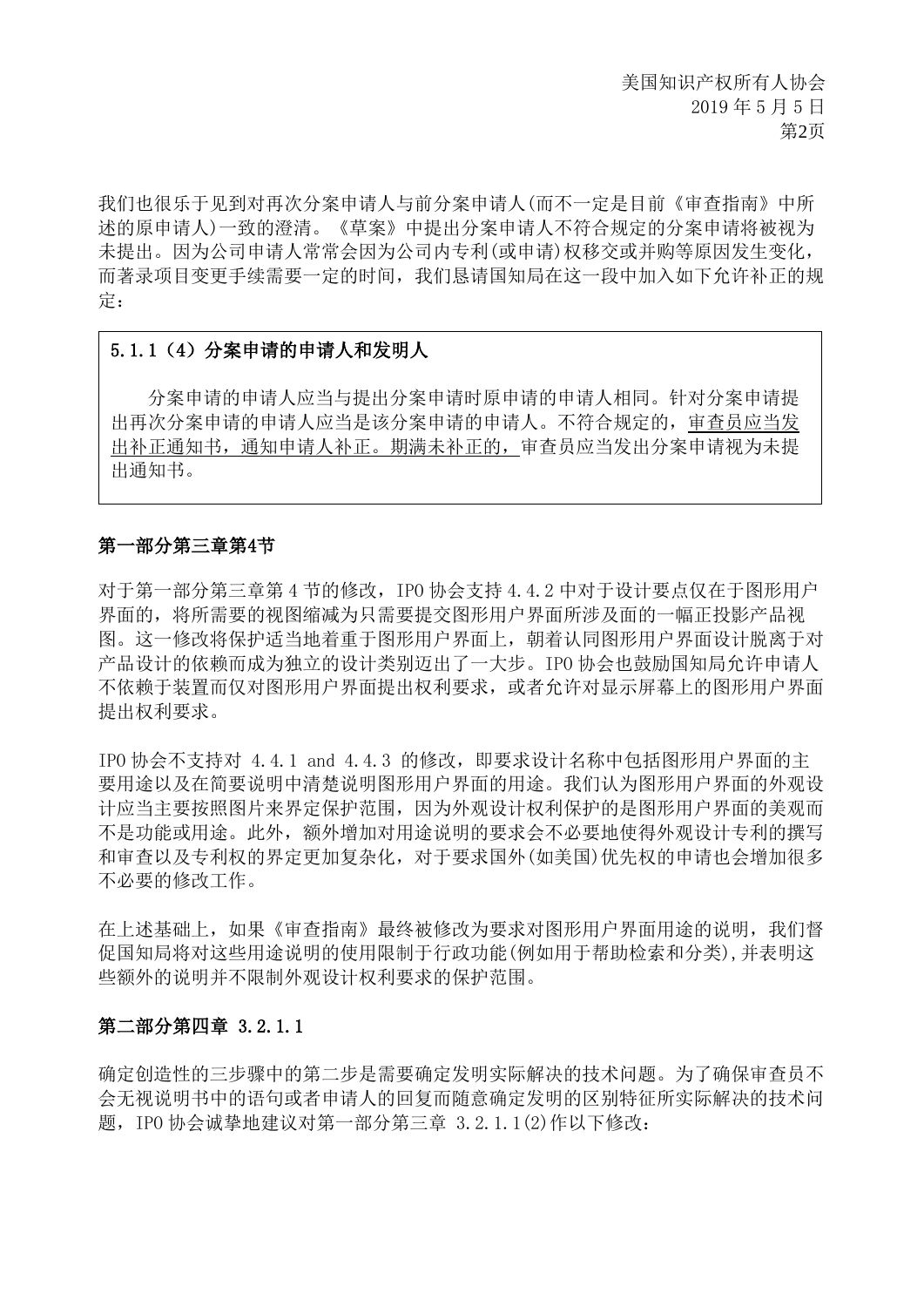### 第二部分第四章 3.2.1.1 判断方法

…

(2)确定发明的区别特征和发明实际解决的技术问题

在审查中应当客观分析并确定发明实际解决的技术问题。为此,首先应当分析要求保护 的发明与最接近的现有技术相比有哪些区别特征,然后根据该区别特征在要求保护的发 明中所能达到的技术效果确定发明实际解决的技术问题。在确认实际解决的技术问题 时,除非有其他证据能证明不同,应优先考虑发明人在说明书中写明的以及在答复审查 意见书时说明的。从这个意义上说,发明实际解决的技术问题,是指为获得更好的技术 效果而需对最接近的现有技术进行改进的技术任务。

#### 第二部分第四章 6.4

IPO 协会建议取消对第二部分第四章 6.4 的修改。《草案》加入了"权利要求中对技术问 题的解决没有作出贡献的技术特征,对评价权利要求限定的技术方案是否具备创造性不产 生影响"。这一语句意味着被认定为对技术问题的解决没有作出贡献的技术特征将在审查 中不对专利性产生影响。

首先,目前的《审查指南》并未对审查员确定技术方案的广度做出规定。这就是说,《审 查指南》意指审查员可以认定技术方案与说明书中写明的不同。虽然《审查指南》中要求 技术方案由权利要求定义,但审查员还是有可能无视已被发明人定义为与技术方案有关的 权利要求限定,而将实际审查限制于某些与说明书中表述为技术方案并不一致的权利要求 限定。

其次,各国的惯例都是在权利要求中包括与技术方案直接相关的技术特征,同时也包括本 技术领域中更通用一些的技术特征。将后者当成了与"改进的技术问题无关"的"固有部 件"。然而,为了实现与技术方案《草案》直接相关的技术特征,往往要先建立起必要的 技术环境、条件、和系统,这些所谓的"固有部件"正是建造了用于正确完整地审查确立 权利要求范围的必要结构。

举例而言,考虑这样一个权利要求:它保护的是一个包含 A 型发动机、B 型变速箱、和 C 型控制单元的引擎系统。控制单元是与技术方案直接相关的技术特征,也就是确定创造性 的基础。在本技术邻域中,权利要求中的具有权利要求所述控制功能的控制单元只能在 A 型号发动机和 B 型变速箱上实现。权利要求所述的控制单元不能在其他型号的发动机和变 速箱上实现技术方案。此外,权利要求中所述的技术问题在其他型号的发动机和变速箱上 不存在。因此,对这一权利要求正确的审查就需要考虑包含 A 型号发动机和 B 型变速箱的 整体系统。然而,根据《草案》的修改,审查员可以选择无视 A 型号发动机和 B 型变速箱 的限定。这样的实操会使得审查员更有可能基于不合适的现有技术文献做出驳回意见。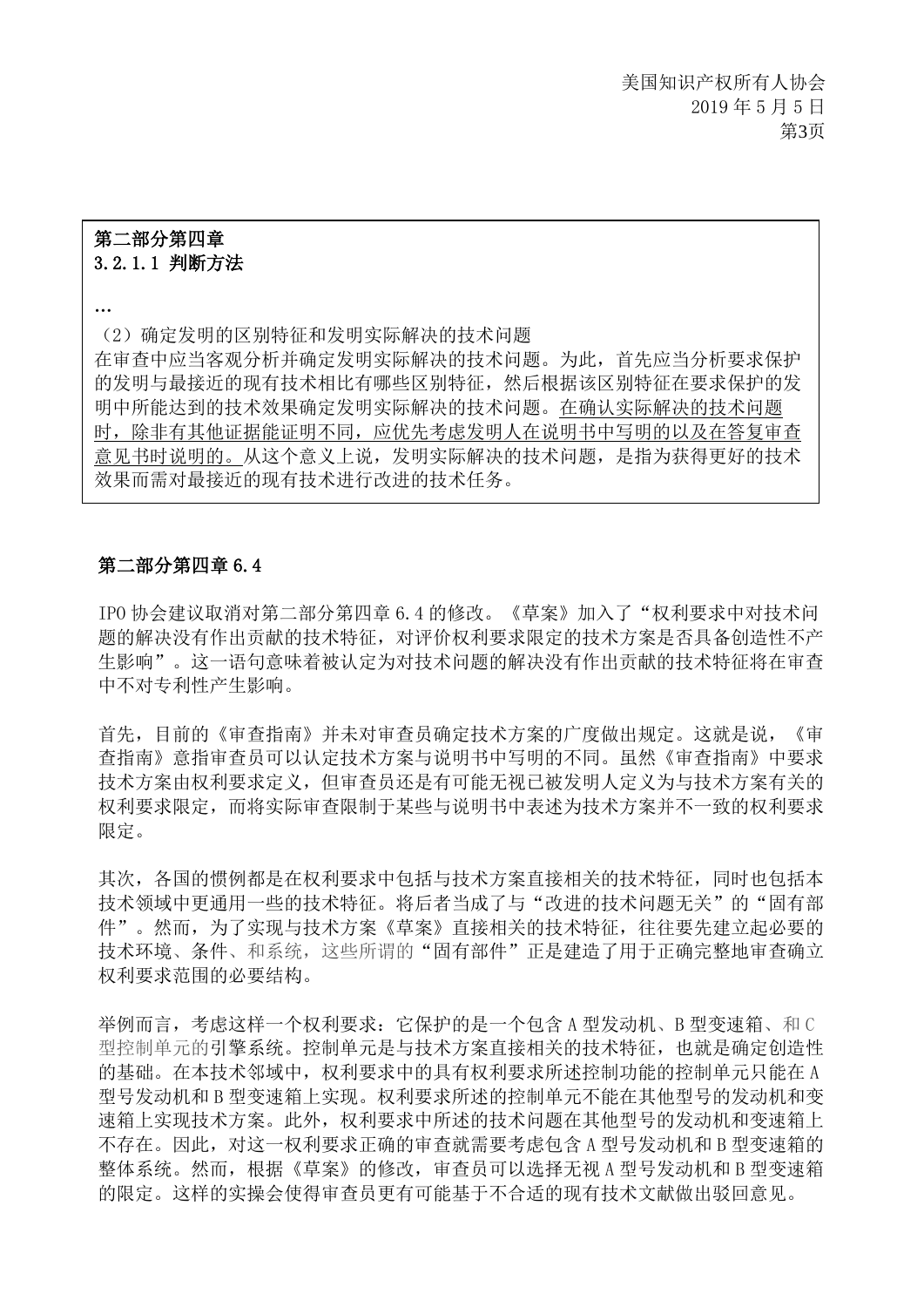此外,确定创造性的三个步骤要求考虑权利要求中全部的特征,无视所谓的"固有部件" 与此要求不符。

#### 第二部分第八章 4.10.2.2(4)

IPO 协会很高兴地看到《草案》中要求审查员在申请人对引用的公知常识提出异议时提供 相应的证据表明此公知常识是确凿的。我们建议,为了让语义更明确,在句子中加入"基 于相应的证据",以表明审查员说明理由也需要提供证据。另外,我们认为审查员将权利 要求中对技术问题的解决作出贡献的技术特征认定为公知常识时,应该提供证据,这个要 求是公平合理的。

据上, IPO 协会诚挚地建议对第二部分第八章 4.10.2.2 (4) 作如下修改:

### 4.10.2.2 审查意见通知书正文

 $(4)$  …

审查员在审查意见通知书中引用的本领域的公知常识应当是确凿的,如果申请人对审 查员引用的公知常识提出异议,审查员应当能够提供相应的证据予以证明或基于相应 的证据说明理由。在审查意见通知书中,审查员将权利要求中对技术问题的解决作出 贡献的技术特征认定为公知常识时,通常应当提供证据予以证明。

#### 第二部分第七章 6.2.3

IPO协会理解在类似技术领域中进行扩展搜索的必要性。我们注意到《草案》中提出了扩 展搜索可以在功能类似的技术领域,这意味着在扩展搜索中发明的结构环境和整体系统可 能得不到应有的考虑。此类的扩展搜索如果和《草案》中第二部分第四章6.4所造成的对 "固有部件"的忽视联合起来,会造成审查中对权利要求的释义进行不合理的拓宽。具体 来说,权利要求中的系统中技术上新颖的特征可能会仅仅基于功能而因为一个在其他技术 领域完全不同的系统被驳回。因此,我们诚恳地建议对第二部分第七章6.2.3作以下修 改:

#### 6.2.3 扩展检索

…

在功能类似的技术领域进行的扩展检索,应当考虑权利要求中的以及说明书中描述的技 术问题,技术方案,以及实现此功能所必须的结构。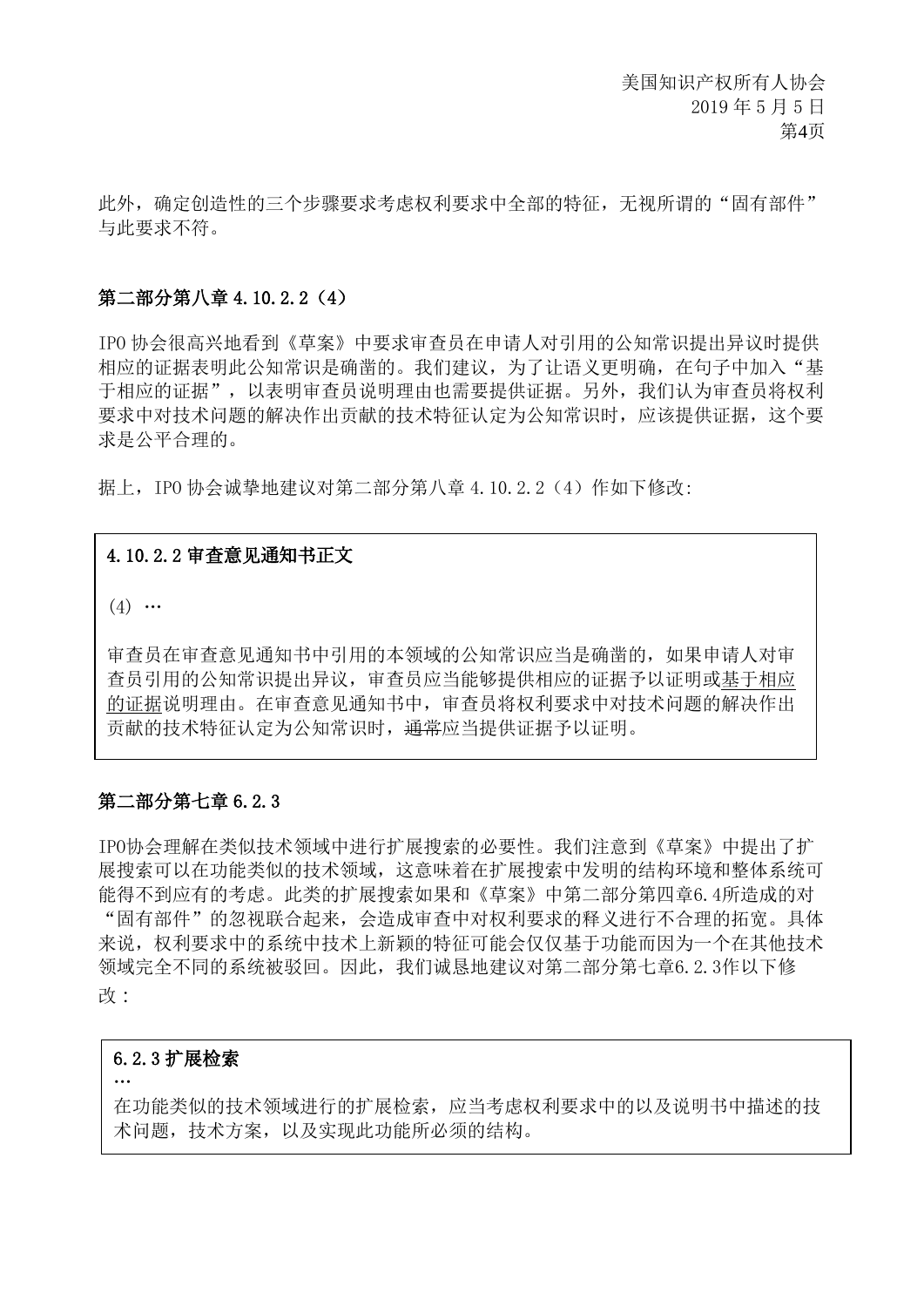#### 第四部分第三章 3.3

《草案》中提出,在无效宣告程序中,请求人对涉案专利和对比文件的技术方案的比较分 析时,如果是结合对比,存在两种或者两种以上结合方式的,应当"首先将最主要的结合 方式进行比较分析"。IPO 协会对这一要求表示不赞同,因为它不仅不必要,还过于简化 了很多无效宣告请求中的创造性分析。在很多情况下,对比文件的多种结合都同样重要, 同样值得审查员的重视。我们担心这一修改会使得审查员不够重视甚至忽视很多重要的对 比文件结合。因此,我们诚挚地建议取消对第四部分第三章 3.3 的修改。

随信附上本信的翻译版本。IPO 协会再次感谢国家知识产权局给予此次机会提出反馈意 见。我们也非常愿意进一步交流或能有机会提供更多的信息。

此致 美国知识产权所有人协会谨启

They Holand

Henry Hadad 主席

附件:IPO 协会对《专利审查指南修改草案(征求意见稿)》的反馈意见(英文版)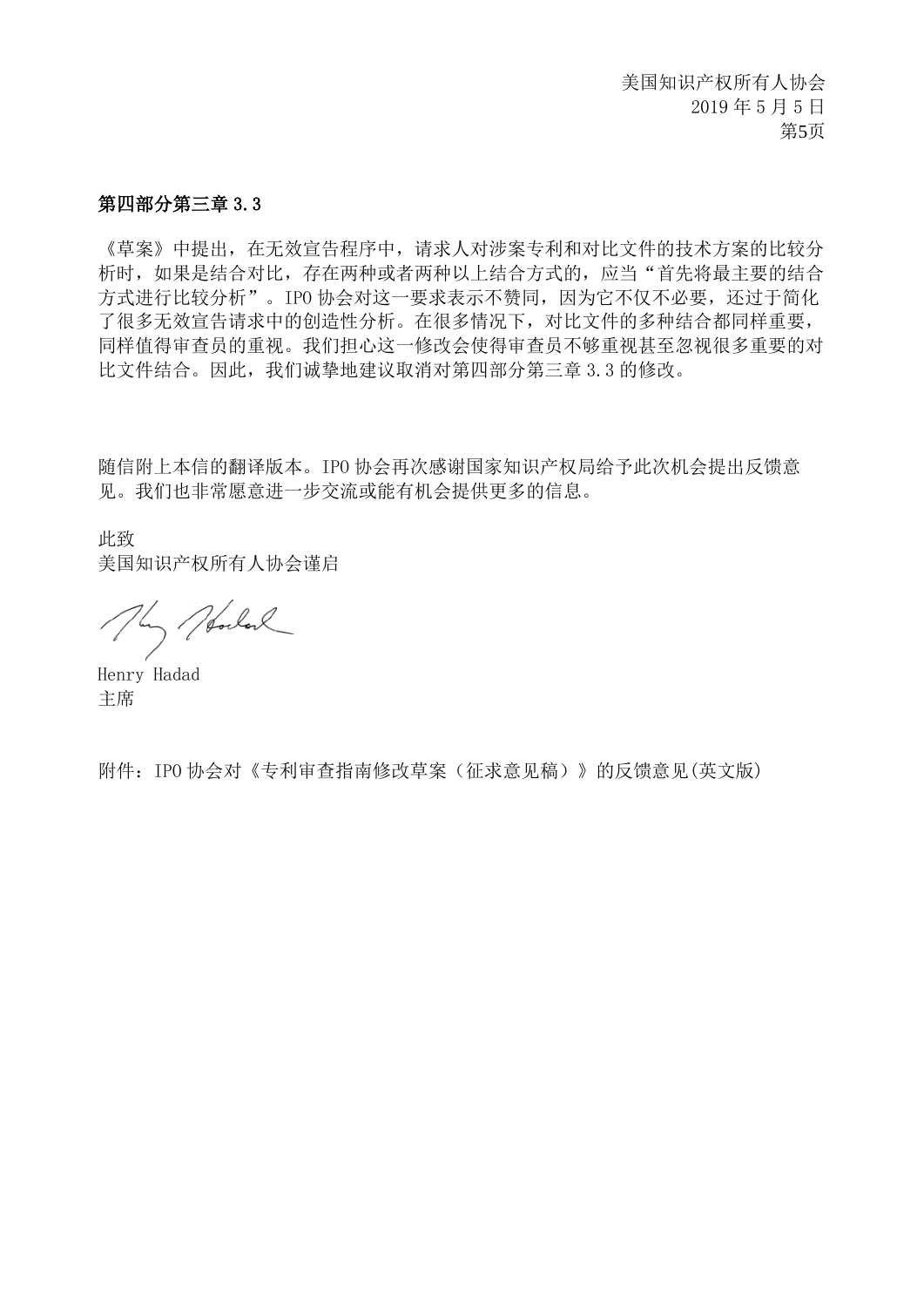

5 May 2019

Ms. Jianhua Song Chairman, Department of Legal Affairs China National Intellectual Property Administration No. 6, Tucheng Street W Haidian District Beijing 100088 People's Republic of China

Email: tiaofasi@sipo.gov.cn

# *Re: Comments on Draft Patent Examination Guidelines (for Public Comments) (April 9, 2019)*

Dear Chairman Song:

Intellectual Property Owners Association (IPO) appreciates the opportunity to respond to the request for comments on the Draft Patent Examination Guidelines (for Public Comments) ("Draft") dated 9 April 2019.

IPO is an international trade association representing companies and individuals in all industries and fields of technology who own, or are interested in, intellectual property ("IP") rights. IPO's membership includes about 200 companies and close to 12,000 individuals who are involved in the association either through their companies or as inventor, author, law firm, or attorney members. IPO membership spans over 30 countries.

IPO advocates for effective and affordable IP ownership rights and offers a wide array of services, including supporting member interests relating to legislative and international issues; analyzing current IP issues; providing information and educational services; and disseminating information to the public on the importance of IP rights.

IPO commends the China Intellectual Property Administration (CNIPA) for its efforts in improving patent quality and examination process. Our comments are as follows.

# **Part 1, Chapter 1, Sections 5.1.1 (3) and 5.1.1 (4)**

IPO welcomes the clarification about the filing date of a second divisional application. In the current version of the Examination Guidelines, the filing of another divisional application based on a unity defect of an already-filed divisional application is treated as an exception, in that the filing date does not need to be based on the status of the original application. However, the Examination Guidelines do not specify when the second divisional application can be filed. The proposed amendment in the Draft specifies that the filing date of the second divisional application is based on the already-filed divisional

President **Henry Hadad** Bristol-Myers Squibb Co.

> Vice President **Daniel J. Staudt** Siemens

**Treasurer Karen Cochran** Shell International B.V.

**Eric Aaronson**  Pfizer Inc. **Brett Alten** Hewlett Packard Enterprise **Ronald A. Antush** Nokia USA Inc. **Estelle Bakun** Exxon Mobil Corp. **Scott Barker Micron Technology, Inc. Thomas Beall** Corning Inc. **Edward Blocker** Koninklijke Philips N.V. **Steven Caltrider** Eli Lilly and Co. **John Cheek** Tenneco Inc. **Cara Coburn** Roche, Inc. **Robert DeBerardine** Johnson & Johnson **Buckmaster de Wolf** General Electric Co. **Anthony DiBartolomeo** SAP AG **Daniel Enebo** Cargill, Incorporated **Louis Foreman Enventys Scott M. Frank** AT&T **Darryl P. Frickey** Dow Chemical Co. **Gary C. Ganzi** Evoqua Water Technologies LLC **Tanuja Garde** Raytheon Co. **Krish Gupta** Dell Technologies **Bill Harmon** Uber **John Harris** Ford Global Technologies LLC **Heath Hoglund** Dolby Laboratories **Thomas R. Kingsbury Bridgestone America** Holding Co. **William Krovatin** Merck & Co., Inc. **Michael C. Lee** Google Inc. **Kelsey Milman** Caterpillar Inc. **Micky Minhas** Microsoft Corp. **Jeffrey Myers** Apple Inc. **Ted Naccarella** InterDigital Corp. **Ken Patel** Procter & Gamble Co. **KaRan Reed** BP America, Inc.. **Kevin Rhodes** 3M Innovative Properties Co. **Paik Saber** Medtronic, Inc. **Matthew Sarboraria** Oracle Corp. **Manny Schecter** IBM, Corp. **Jessica Sinnott** DuPont **Thomas Smith GlaxoSmithKline Todd N. Spalding** Alexion Pharma **John Stewart** Intellectual Ventures Management, LLC **Brian R. Suffredini** United Technologies, Corp. **Gillian Thackray** Thermo Fisher Scientific **Joerg Thomaier** Bayer Intellectual Property GmbH **Mark Wadrzyk** Qualcomm, Inc. **Stuart Watt** Amgen, Inc.. **Ariana Woods** Capital One

**Directors** 

General Counsel **Michael D. Nolan** Milbank Tweed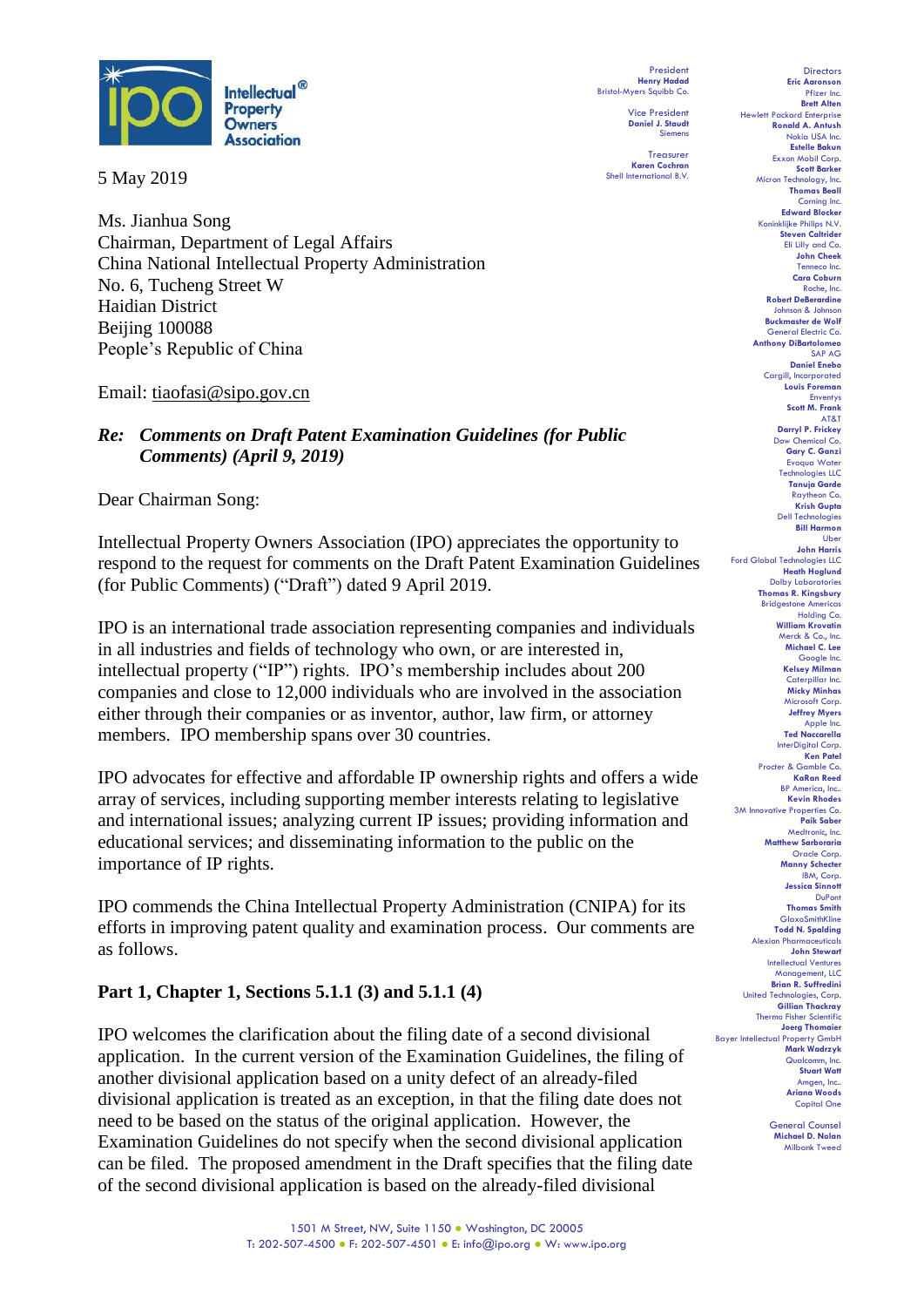application (*i.e.*, within 2 months of receiving a Notice to Grant Patent Right, within 3 months of receiving a Decision of Rejection, or during the pendency of a Reexamination, as provided in the first and second paragraphs of 5.1.1 (3)). As an alternative, CNIPA might consider harmonizing its divisional practice with that of the other IP5 Patent Offices, which generally have no limitation on when to file a divisional as long as there is a pending family member (not necessarily the very first parent case).

Similarly, we welcome the clarification about the applicant of another divisional application being the same as that of the existing divisional application (rather than that of the original application, as stated in the current Examination Guidelines). However, the proposed amendment in the Draft states that inconformity with this provision would result in the (newlyfiled) divisional application being deemed as not having been filed. Because it is common for company applicants to change title (due to, for example, intra-company assignments, mergers and acquisitions), and because the recordation of title change takes time, we recommend adding language to this paragraph to allow for rectification as shown below.

The applicant of a divisional application shall be the same as that of the initial application when the divisional application is filed. The applicant who files another divisional application based on an already filed divisional application shall be the applicant of the divisional application. Where there is any inconformity with the provisions, the examiner shall issue the Notification to Make Rectification notifying the applicant to make rectification. Where no rectification is made within the time limit, the examiner shall issue the Notification that Divisional Application Deemed Not to Have Been Filed.

# **Part 1, Chapter 3, Section 4**

With respect to the proposed amendment in Part 1, Chapter 3, Section 4, IPO supports the proposed change in Section 4.4.2 to reduce the required views to only one orthographic projection view when the essential features of the design lie only in the graphical user interface. This change will more appropriately focus protection on the graphical user interface, and is a step toward design protection that more appropriately recognizes graphical user interface design as an independent field of design endeavor by reducing its subordination to product design. IPO also encourages CNIPA to allow applicants to claim a graphical user interface alone, independent of a device, or to claim a graphical user interface for a display screen.

IPO does not support the proposed changes to Section 4.4.1 and 4.4.3 of Part I, Chapter 3, which would require that the use of a graphical user interface be included in the name of a design and that the application include an explanation of this use. IPO believes that the design should be interpreted primarily based on the drawings because a design right protects the aesthetics of a graphic user interface, not the function nor use. Furthermore, introducing additional requirements for explanation can needlessly complicate preparation and examination of the design application, as well as interpretation of the design after it has patented. The requirements would also result in more and unnecessary amendment work for design applications claiming foreign, such as U.S., priorities.

Nevertheless, if a change to the Guidelines is made that requires additional description or explanation of a design, IPO urges CNIPA to limit the use of such additional description or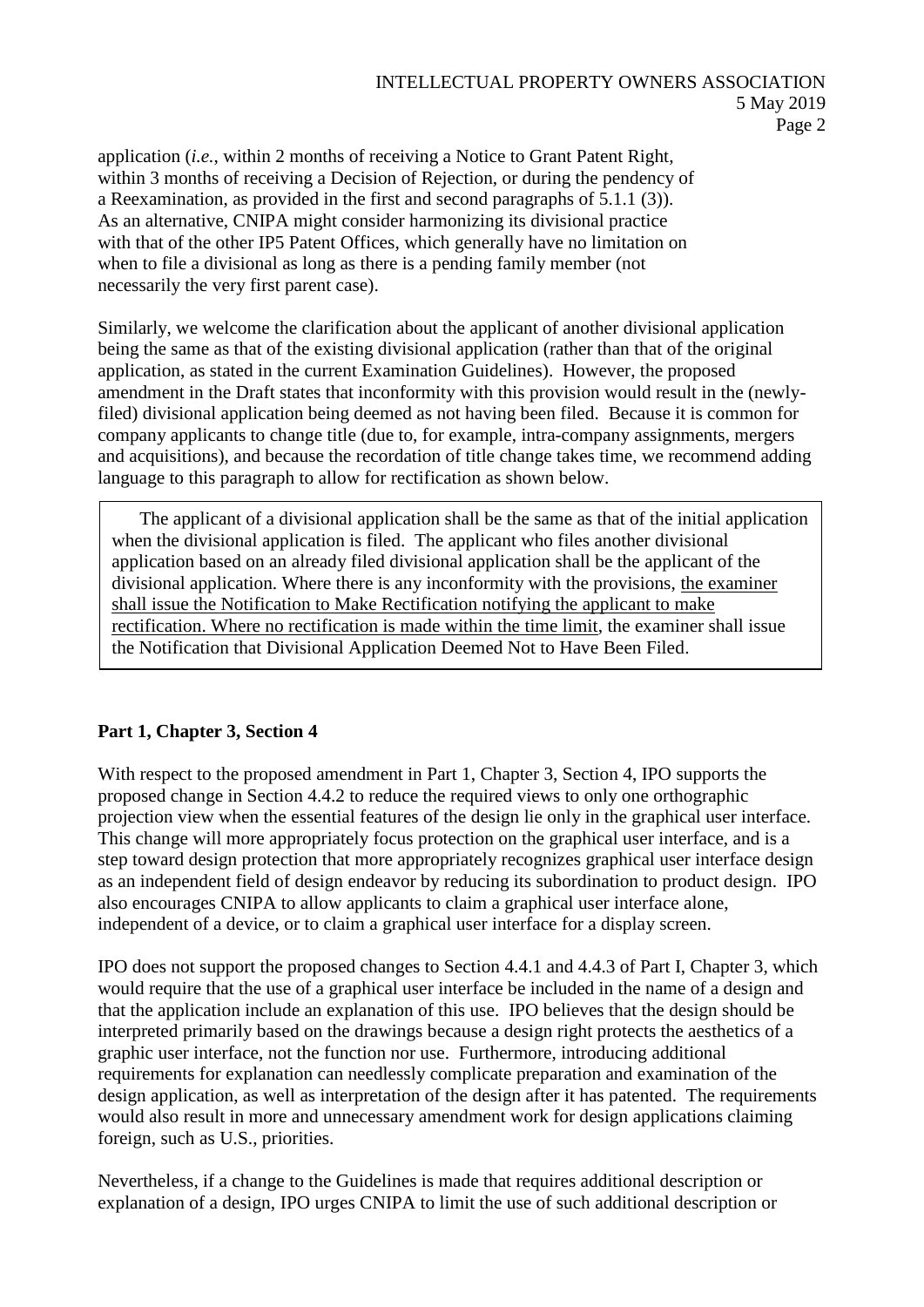explanation to only administrative functions (such as facilitating search and classification), and to specify that the additional description or explanation does not limit the scope of the design.

# **Part 2, Chapter 4, Section 3.2.1.1**

The 3-step process for determining inventiveness requires in step 2 determining the technical solution actually solved by the invention. To prevent the examiner from arbitrarily asserting a technical problem to be solved by a distinguishing feature by ignoring the recitation in the specification and in the response from the applicant, IPO respectfully suggest amending Part 2, Chapter 3, 3.2.1.1 (2), second paragraph as follows.

During examination, the examiner shall objectively analyze and determine the technical problem actually solved by the invention. For this purpose, the examiner shall first determine the distinguishing features of the claimed invention as compared with the closest prior art and then determine the technical problem that is actually solved by the invention on the basis of the technical effect of the distinguishing features in the claimed invention, with priority given to the technical problem solved by the invention recited in the specification, and/or pointed out by the applicant in a response to an examination report, unless otherwise proven. The technical problem actually solved by the invention, in this sense, means the technical task in improving the closest prior art to achieve a better technical effect.

# **Part 2, Chapter 4, Section 6.4**

IPO submits that Chapter 4.6.4 not be amended as proposed. Specifically, the Draft states that "technical features in the claims which have not made contribution over the solution of the technical problem do not influence the determination of whether the technical solutions as defined in the claims involve an inventive step." This language implies that technical features deemed to make no contribution to the solution of the technical problem will not be afforded patentable weight during examination.

First, the current Guidelines make no provision with regards to the breadth of the examiner's determination of the solution to the technical problem. In other words, the Guidelines imply that the examiner may determine the technical solution to be different from that which is set forth in the specification. The current Guidelines do set forth that the determination of the technical solution will be the solution that is defined in the claims. However, under the current Guidelines, the examiner may still restrict substantive examination to certain select claim limitations that may not conform to the technical solution described in the specification, while ignoring claim limitations that the applicant has defined to be directed to the technical solution.

Second, it is common practice in all countries for claim language to recite features that are directed to the proposed technical solution in conjunction with recitations of more generic features of the technology. The Draft refers to the latter as "inherent parts" which "have no relevance to the technical problem regarding the improvement." These are oftentimes necessary, however, to establish a technical environment, condition, or system that enables the features directed to the technical solution to be realized. Therefore, these "inherent parts" create the necessary structure that sets up the metes and bounds of the claim for well-directed and thorough examination.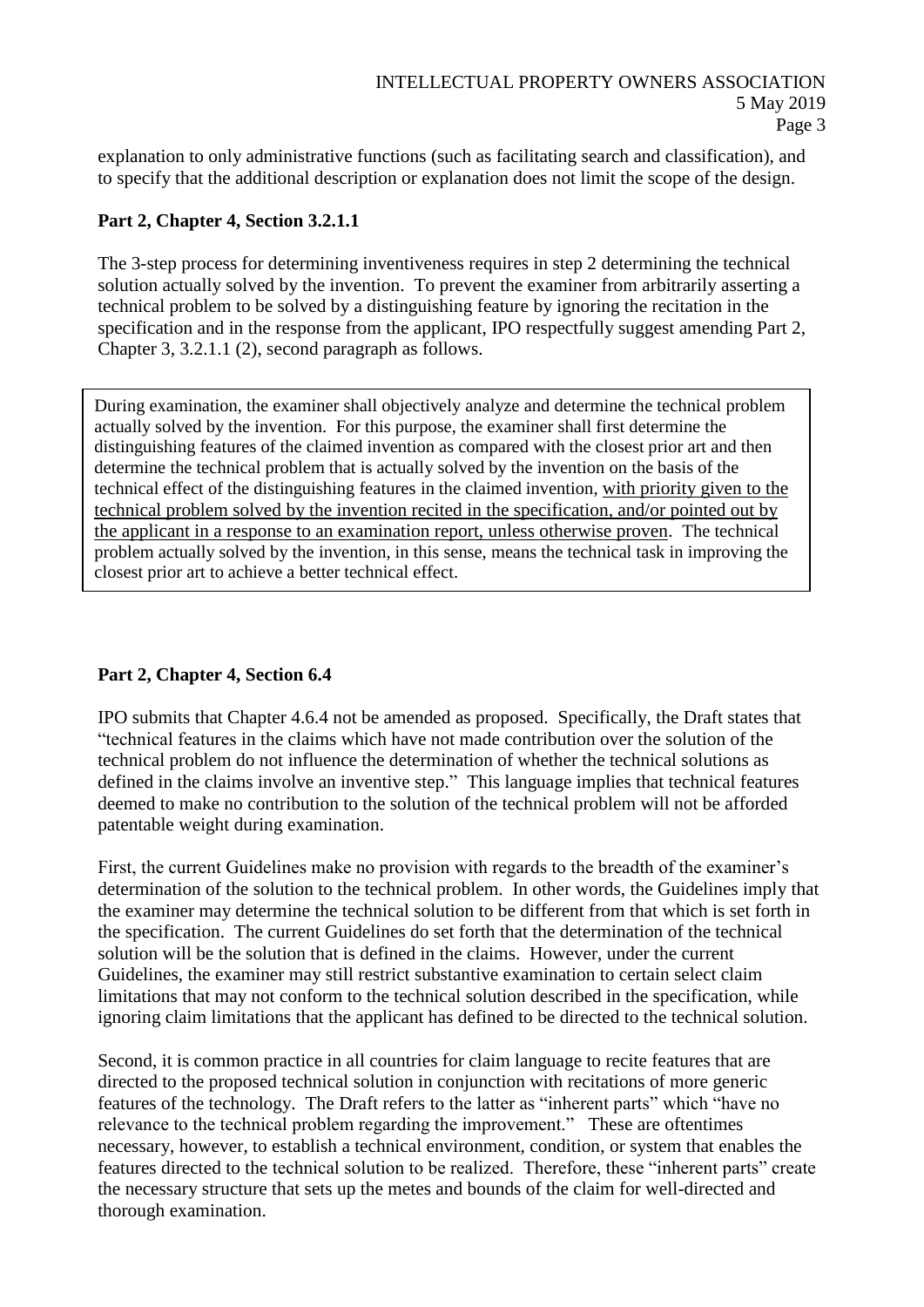For example, consider a claim directed to an automobile engine system having a Model A Motor, a Model B Transmission, and a Model C Control Unit. The Control Unit is the technical feature directed to the technical solution for which an inventive step will be determined. In this technical field, the claimed Control Unit having the types of claimed control functions can only be implemented with the Model A Motor and the Model B Transmission. The technical solution of the claimed Control Unit cannot be realized with a different type of motor or transmission. Furthermore, the technical problem recited in the claims does not occur in a different type of motor or transmission. Therefore, the consideration of the overall system having the Model A Motor and Model B transmission is necessary for proper examination of this claim. However, under the proposed revised Guidelines, the examiner could choose to ignore the limitations directed to the Model A Motor and the Model B Transmission. This practice would increase the likelihood of prior art rejections based on inappropriate prior art references.

Additionally, ignoring "inherent parts" is not consistent with the three-step rule for inventiveness determination, which requires all the features to be considered.

# **Part 2, Chapter 8, Section 4.10.2.2 (4)**

IPO welcomes the proposed amendments that require evidence be provided for irrefutable common knowledge relied on by the examiner when the applicant objects to the common knowledge. To further reduce ambiguity, we propose adding "based on such evidence" to clarify that evidence is also needed to support the examiner's stated reasoning. Additionally, we consider it to be fair and reasonable to require the examiner to provide evidence when a technical feature contributing to the solution of the technical problem is deemed common knowledge.

Therefore, IPO respectfully recommends that paragraph 5 of Section 4.10.2.2 (4) be revised as follows:

The common knowledge of the art cited in the Office Action by the examiner shall be irrefutable. Where the applicant has objections to the common knowledge cited by the examiner, the examiner shall provide corresponding evidence for proof or state the reasons based on such evidence. In the Office Action, where the examiner takes the technical features in claims which have made contribution over the solution of a technical problem as common knowledge, the evidence for proof generally shall be provided.

# **Part 2, Chapter 7, Section 6.2.3**

IPO recognizes that extended search into analogous technical fields may be required for thorough examination. However, the Draft stipulates that the extended search can be conducted in terms of function. The proposed amendment implies that the structural environment of the claimed invention and the overall system might not be considered in the extended search. This type of extended analogous field search for function, implemented concurrently with the proposed amendment to Part 2, Chapter 4, Section 6.4 in which the examiner can choose to ignore "inherent parts," will create unreasonably broad claim interpretations during examination.